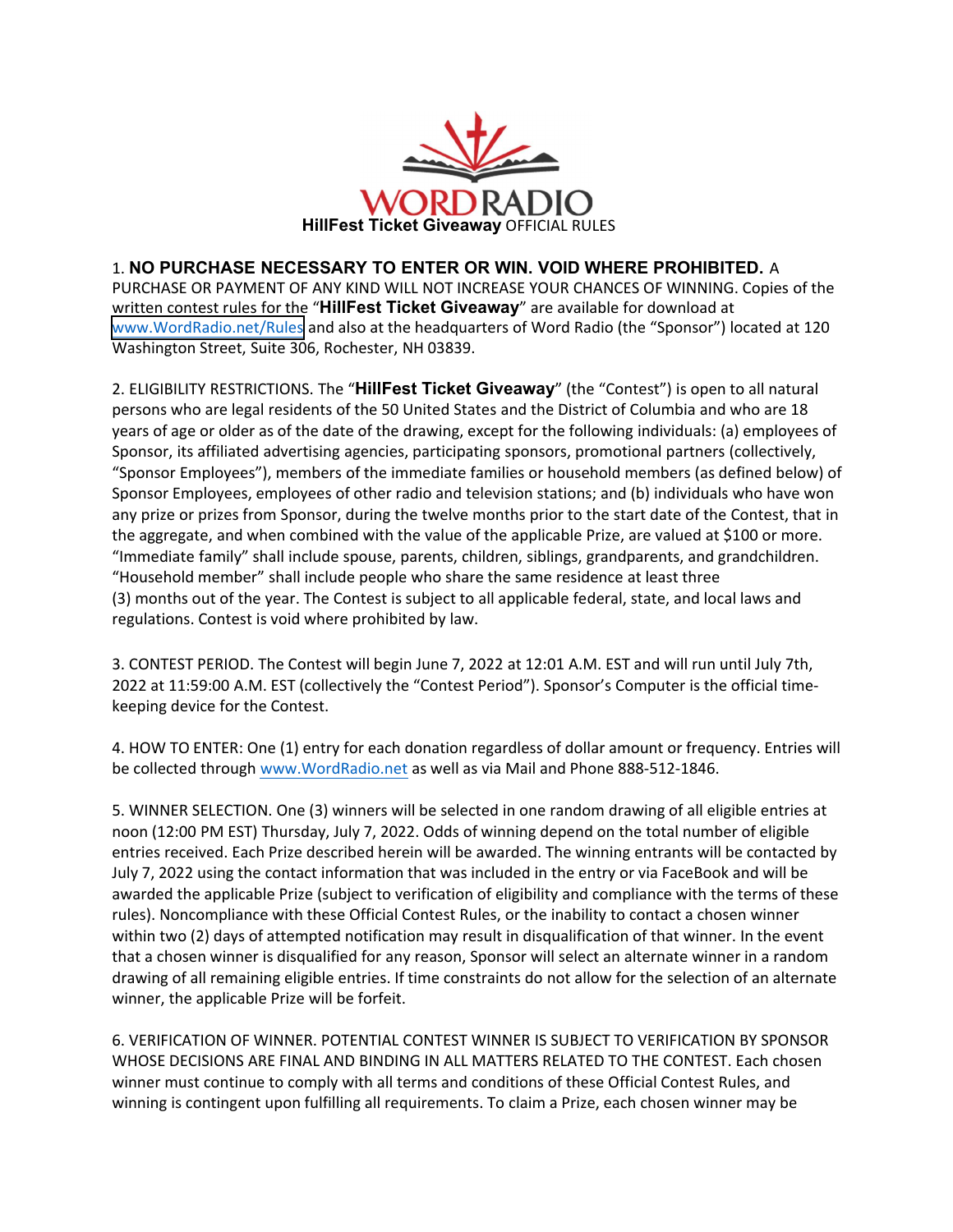required, by July 9, 2022, to sign and return to Sponsor an affidavit of eligibility and liability/publicity release (except where prohibited), complete an IRS Form W‐9 (if applicable), and provide a copy of a valid government issued picture I.D. If a chosen winner cannot be contacted, or fails to provide the required documentation described in this paragraph within the required time period, the chosen winner forfeits the applicable Prize. In the event a chosen winner is disqualified for any reason, Sponsor may award the applicable Prize to an alternate winner by random drawing from among all remaining eligible entries. If time constraints do not allow for the selection of an alternate winner, the applicable Prize will revert to the Sponsor to be returned or re‐issued as deemed appropriate in the time allowed.

7. PRIZE. Sponsor will give away three pairs of tickets to HillFest 2022. Winner can retrieve Prize from Word Radio headquarters or via mail as requested at time of award.

8. Each winner will be solely responsible for all taxes and all other fees and expenses not specified herein associated with the receipt and use of the applicable Prize, and will be issued an IRS Form 1099 (if applicable) to report their winnings.

9. ENTRY CONDITIONS AND RELEASE. By entering, entrants agree, and by receipt of a Prize, each winner agrees, to: (a) comply with and be bound by these Official Contest Rules and the decisions of the Sponsor, which are binding and final in all matters related to this Contest; (b) release and hold harmless Sponsor and its subsidiaries, related and affiliated companies, participating sponsors, the Prize suppliers and any other organizations responsible for sponsoring, fulfilling, administering, advertising or promoting the Contest, and each of their respective past and present officers, directors, trustees, employees, agents and representatives (collectively, the "Released Parties") from and against any claim, cause of action or liability, including, but not limited to, negligence or damages or any kind to persons or property, including but not limited to invasion of privacy, defamation, slander, libel, violation or right of publicity, infringement of trademark, copyright or other intellectual property rights, personal injury, death, or damage to or loss of property, arising in whole or in part, directly or indirectly, out of the entrant's participation in the Contest or Contest related activity or receipt or use or misuse of any Prize; and (c) indemnify, defend and hold harmless the Released Parties from and against any and all claims, expenses, and liabilities (including reasonable attorneys' fees) arising out of or relating to an entrant's participation in the Contest and/or entrant's acceptance, use, non-use or misuse of a Prize.

10. PUBLICITY. Except where prohibited, participation in the Contest constitutes a winner's consent to Sponsor's and its agents' use of the winner's name, likeness, photograph, voice, opinions and/or hometown and state for promotional purposes in any media now known or hereafter discovered, worldwide, without notice, review, approval or further payment or consideration. Each winner also agrees to allow Sponsor, in its sole discretion, to interview the winner on the radio if desired.

11. GENERAL CONDITIONS. Sponsor reserves the right in its sole discretion to modify the Official Contest Rules at any time for any reason. Material modifications shall be distributed in the same manner set forth in Section 1 herein, or announced on-air through Sponsor's radio stations, when practical. Sponsor reserves the right to cancel, suspend and/or modify the Contest, or any part of it, if any fraud, technical failures or any other factor beyond Sponsor's reasonable control impairs the integrity or proper functioning of the Contest, as determined by Sponsor in its sole discretion. Sponsor reserves the right, in its sole discretion, to disqualify any individual it finds to be tampering with the entry process or the operation of the Contest or to be acting in violation of the Official Contest Rules of this or any other promotion in an unsportsmanlike or disruptive manner. Any attempt by any person to deliberately